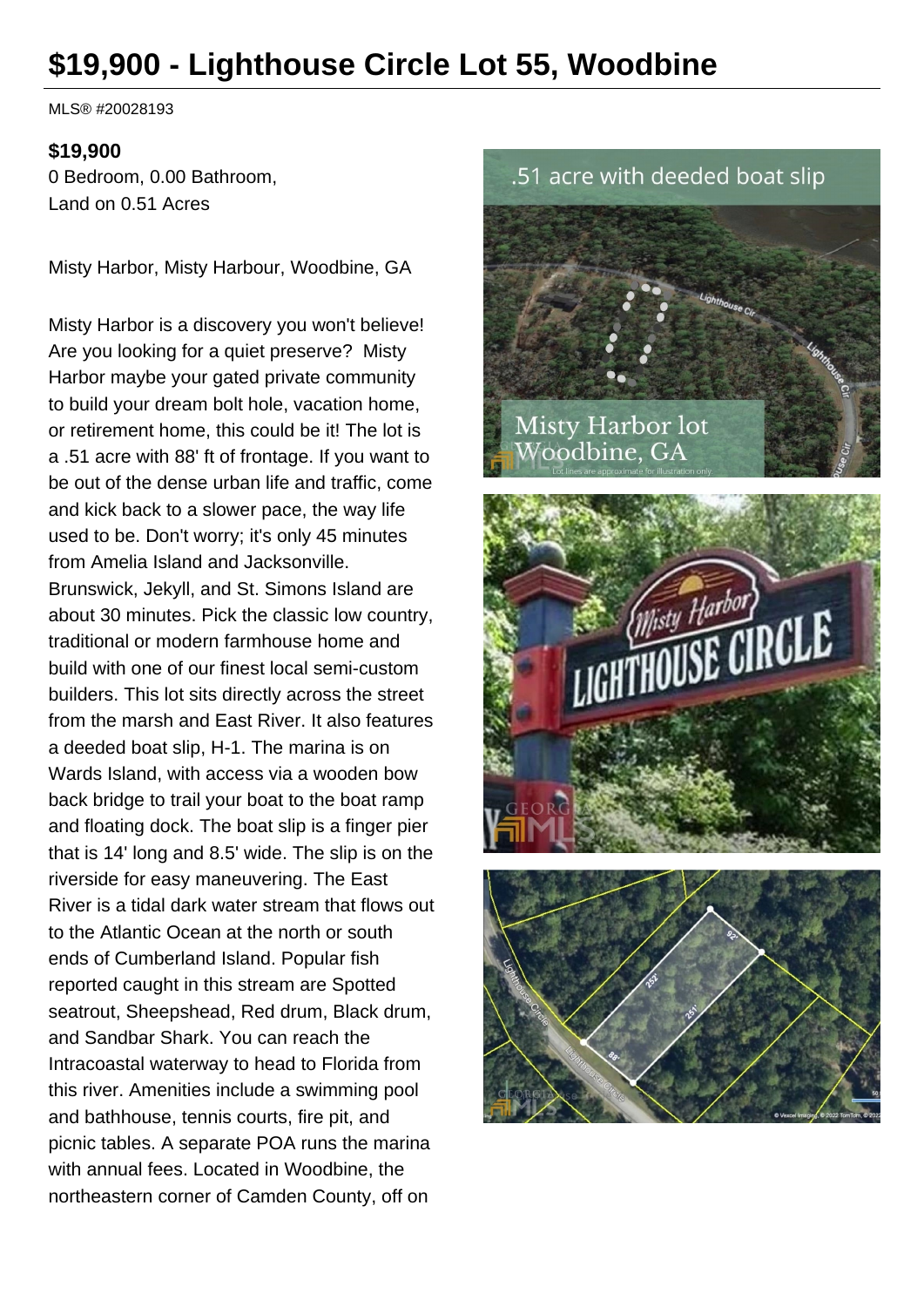exit 6 Harriet's Bluff Rd on i95. It's 35 minutes to Jacksonville Airport. Must be shown by a realtor as it's a gated community.

## **Essential Information**

| MLS@#            | 20028193               |
|------------------|------------------------|
| Price            | \$19,900               |
| <b>Bathrooms</b> | 0.00                   |
| Acres            | 0.51                   |
| <b>Type</b>      | Land                   |
| Sub-Type         | <b>Residential Lot</b> |
| <b>Status</b>    | Active                 |

## **Community Information**

| Address         | Lighthouse Circle Lot 55    |
|-----------------|-----------------------------|
| Area            | <b>CMSE</b>                 |
| Subdivision     | Misty Harbor, Misty Harbour |
| City            | Woodbine                    |
| County          | Camden                      |
| <b>State</b>    | GA                          |
| <b>Zip Code</b> | 31569                       |

### **Amenities**

| <b>Utilities</b> |  | Cable Available, Electricity Available, High Speed Internet, Sewer |  |  |  |
|------------------|--|--------------------------------------------------------------------|--|--|--|
|                  |  | Available, Phone Available, Underground Utilities, Water Available |  |  |  |

## **Exterior**

| Lot Description | Level |
|-----------------|-------|
|-----------------|-------|

## **School Information**

| Elementary | Woodbine             |
|------------|----------------------|
| Middle     | <b>Saint Marys</b>   |
| High       | <b>Camden County</b> |

### **Additional Information**

Days on Market 74

### **Listing Details**

Listing Office St. Marys Realty Inc